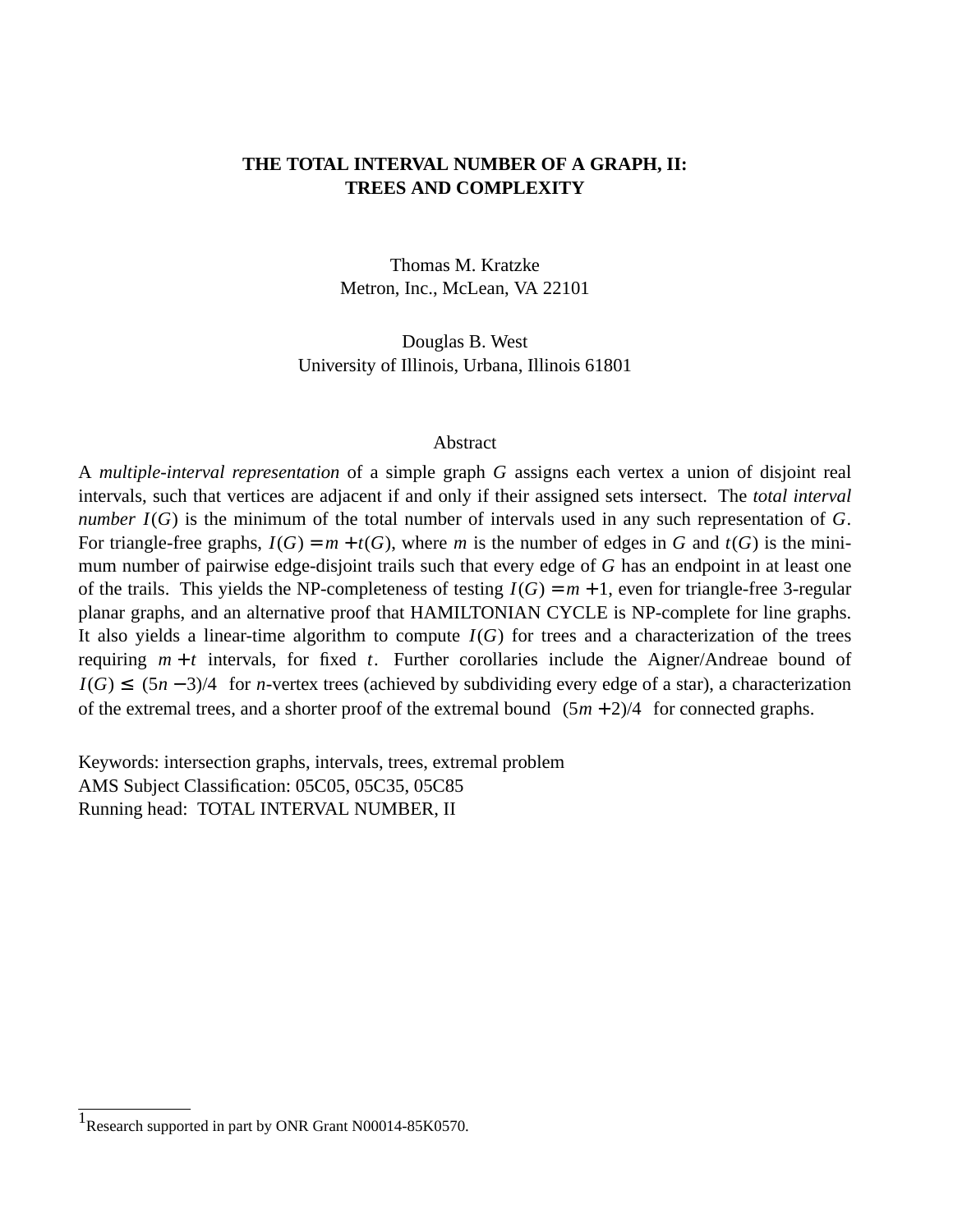#### **1. INTRODUCTION**

An *intersection representation* of a graph *G* assigns each vertex *v* a set  $f(v)$  such that *u*, *v* are adjacent if and only if  $f(u) \cap f(v) \neq \emptyset$ . Conversely, the graph is the *intersection graph* of the sets in the representation. The most well-studied class of intersection graphs are the *interval graphs*, which are the intersection graphs obtainable by assigning each vertex a single interval on the real line. More generally, an intersection representation  $f$  that assigns each vertex a union of intervals on the real line is a *multiple-interval representation* of *G*. Let  $|f(v)|$  denote the number of (pairwise disjoint) intervals whose union is  $f(v)$ . If  $|f(v)| = k$ , then we say that  $f(v)$  *consists of k* intervals or that *v* is *assigned k* intervals.

In two natural ways, multiple-interval representations can measure how far a graph is from being an interval graph. The *interval number* of *G* is  $i(G) = \min_f \max_{v \in V(G)} |f(v)|$ , where the minimum is taken over all multiple-interval representations of *G*. The *total interval number* of *G* is  $I(G) = \min_{f} \sum_{v \in V(G)} |f(v)|$ , which can be viewed as minimizing the average number of intervals assigned per vertex instead of the maximum number. Always  $I(G) \leq ni(G)$  for *n*-vertex graphs; the interval graphs without isolated vertices have interval number 1 and total interval number *n*.

Interval number has been studied for many years, beginning with [10] and [4]. Although introduced in [4], total interval number was not studied until Aigner and Andreae [1] obtained the maximum value of  $I(G)$  for several classes of graphs on *n* vertices, including trees ( $\lfloor (5n-3)/4 \rfloor$ ), 2-connected outerplanar graphs  $(3n/2 - 1)$ , triangle-free planar graphs  $(2n - 3)$ , and triangle-free graphs  $(\sqrt{(n^2+1)/4})$ . For the latter three classes, they conjectured that the upper bounds would still hold when the "2-connected" or "triangle-free" restrictions were removed. In [7], we proved these conjectures for outerplanar and general graphs on *n* vertices, and we also proved the Aigner-Andreae conjecture that that max  $I(G) = \lfloor (5m + 2)/4 \rfloor$  if *G* is a connected graph with *m* edges. The proof of their conjecture for planar graphs is quite lengthy and will appear in a later paper in this series. Other papers will study the maximum total interval number for cacti or Husimi trees on *n* vertices, and for connected graphs with *m* edges having lower bounds on minimum vertex degree, connectivity, or edgeconnectivity. Most of this work appeared in the dissertation of the first author, accepted in 1987 [6].

In this paper, we present a linear-time algorithm to compute the total interval number of a tree (Section 3). This is based on the equality  $I(G) = m + t$  for a triangle-free graph with *m* edges, where *t* is the minimum number of edge-disjoint trails needed to touch every edge of the graph (Section 2). From this characterization, we also obtain the NP-completeness of testing  $I(G) = m + 1$  even for triangle-free 3-regular planar graphs, and an alternative proof of the NP-completeness of HAMILTONIAN CYCLE for line graphs. A closer examination of the algorithm for trees yields a characterization of the trees requiring  $m + t$  intervals for fixed t (Section 4). This is turn yields short proofs of the Aigner-Andreae extremal bound for trees and the extremal bound in [7] for connected graphs (Section 5).

### **2. TRAIL COVERS AND COMPLEXITY**

We use *n* for the number of vertices of a graph *G*, *m* for the number of edges,  $N(v)$  for the set of neighbors of *v*, and  $x \leftrightarrow y$  for "*x* is adjacent to *y*."

In studying  $I(G)$ , we allow  $f(v) = \emptyset$ , so that isolated vertices contribute nothing to the count of intervals. As in the study of  $i(G)$ , it is natural to define the *depth* of a representation to be the maximum number of vertices to which a single point is assigned; the *depth-r total interval number I<sup>r</sup>* (*G*) is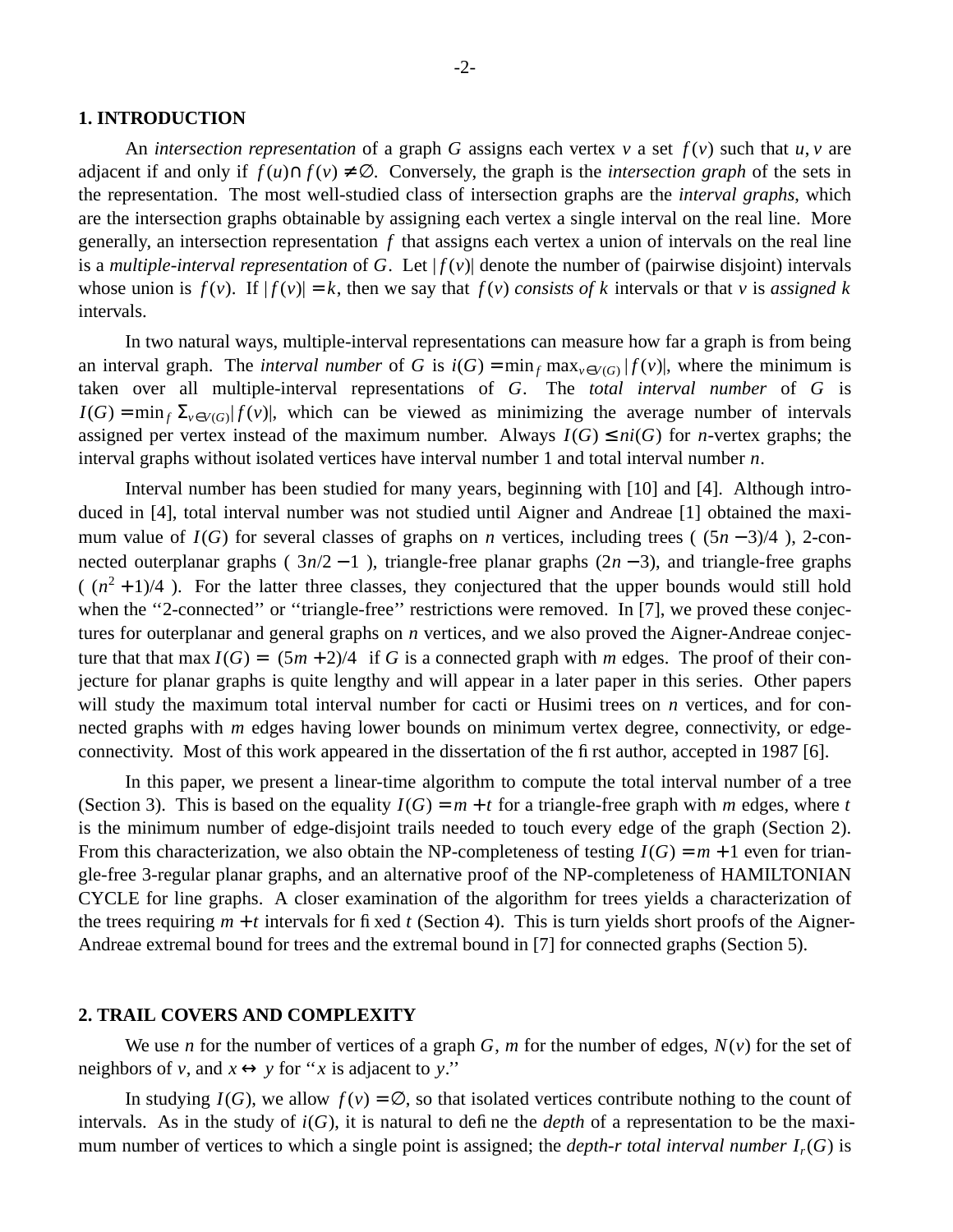the minimum of  $\Sigma |f(v)|$  over all representations of *G* with depth at most *r*. An interval in  $f(v)$  is *displayed* if some portion of it intersects no other interval of *f* .

A *vertex cover* of *G* is a set of vertices that contains an endpoint of every edge of *G*. A collection of pairwise edge-disjoint trails whose vertices together form a vertex cover is a *trail cover*. The *trail cover number t*(*G*) is the minimum number of trails in a trail cover of *G*. Traversed from left to right, a depth-2 representation can establish at most one edge for each interval after the first, so  $I_2(G) \geq m+1$ , and this bound can be achieved only if there are no "gaps" in the representation. Lemma 2.1 extends this observation. This lemma appears in [7], but we repeat its proof here because the transformation to trail cover number is essential for computing  $I(G)$  for trees. The algorithm of Section 3 constructs a minimum trail cover.

## **LEMMA 2.1.** For a graph *G* with *m* edges,  $I_2(G) = m + t(G)$ , and hence  $I(G) = m + t(G)$  if *G* is triangle-free.

**Proof**. For triangle-free graphs,  $I(G) = I_2(G)$ . First we show  $I_2(G) \le m + t(G)$ . Let  $\{Z_j\}$  be an optimal trail cover. For each trail  $Z_j = (v_1, \ldots, v_r)$ , choose *r* intervals in  $(j - 1, j)$  such that the *i*th interval intersects only the *i* − 1st and *i* + 1st intervals (for 2 ≤ *i* ≤ *r* − 1), and add the *i*th of these intervals to *f* (*v<sup>i</sup>* ). Vertices may appear repeatedly in trails, and all these intervals are displayed. For each edge not in these trails, assign an interval for one endpoint within the displayed portion of its neighbor in  $\cup V(Z_j)$ . For each trail, the number of intervals used is one more than the number of intervals represented, so we have represented *G* with  $m + t(G)$  intervals.

Conversely, given an optimal depth-2 representation, we obtain a trail cover consisting of *I*<sub>2</sub>(*G*) − *m* edge-disjoint trails. Because no more than two intervals intersect at any point, we can eliminate any intersection of intervals by shortening or deleting one interval without affecting any other intersection. Therefore, we may assume that every edge is represented exactly once. Removal of each non-displayed interval from an optimal representation leaves a representation of edge-disjoint trails as described above, having deleted one edge for each interval deleted. Furthermore, the vertices of the resulting trails touch all edges of the original graph. If we now shrink each trail to a single vertex by deleting one interval and edge at a time, we have deleted every edge of *G* and one interval for each edge. There remain  $I_2(G) - m$  intervals, one from each trail in the trail cover.  $\blacksquare$ 

## **COROLLARY 2.2.** The decision problem  $I(G) \leq m + 1$  is NP-complete, even when restricted to the class of planar, 3-regular, triangle-free graphs.

**Proof**. The problem is in NP, because it is easy to check whether an assignment of *m* + 1 intervals is a representation. For triangle-free graphs, the problem is equivalent to testing whether *G* has a single covering trail. It is well known that testing for a Hamiltonian path in a 3-regular planar graph is NPcomplete [3]. Given an arbitrary 3-regular planar graph *G*, we replace each vertex by a 7-vertex subgraph as indicated in Figure 1. The resulting graph *G*′ is 3-regular, planar, and triangle-free. It suffices to show that *G* has a Hamiltonian path if and only if *G*′ has a covering trail. (This transformation was used in [9] to prove the NP-completeness of testing  $i(G) \le 2$ .)

Given  $v \in V(G)$ , let  $H(v)$  be the subgraph induced by the seven vertices that replace *v* in *G'*. Because  $H(v)$  contains edges not incident to vertices of any other  $H(w)$ , a covering trail must enter every  $H(v)$ . Since only three edges enter each  $H(v)$ , a trail can enter and/or exit  $H(v)$  only once. Therefore, contracting each  $H(v)$  to a single vertex v turns G' into G and a covering trail of G' into a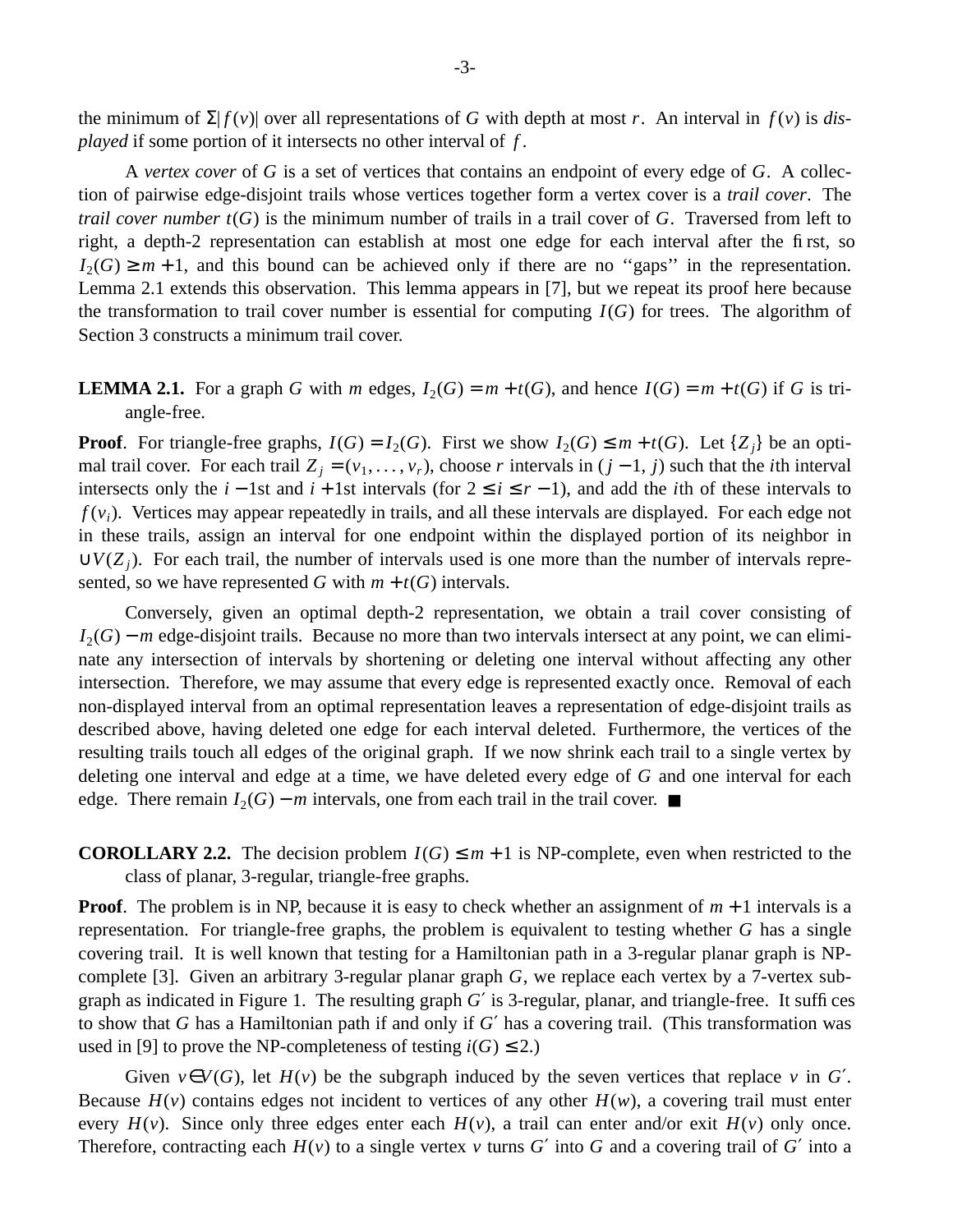

Figure 1. Transformation at each vertex.

Hamiltonian path or cycle in *G*.

Conversely, if *G* has a Hamiltonian path *P*, then we can replace each internal vertex *v* of the path by a Hamiltonian path in  $H(v)$  between the two-valent vertices of  $H(v)$  that correspond to the edges incident to  $v$  in *P*. If  $v$  is an end of *P*, we use a Hamiltonian path in  $H(v)$  ending at the central vertex of  $H(v)$ . The result is a Hamiltonian path of *G'*, which is certainly a covering trail.  $\blacksquare$ 

From the Hamiltonian cycle in 3-regular planar graphs, the same transformation proves that it is NP-hard to test whether a graph has a single *closed* covering trail. By combining this with known results about line graphs, we obtain a short alternative proof of the known result that testing for Hamiltonian cycles is NP-hard even when the input is restricted to line graphs. Note that the existence of a Hamiltonian cycle in a line graph *L*(*H*) is not equivalent to the existence of an Eulerian circuit in *H*.

## **COROLLARY 2.3.** (Bertossi [2]) HAMILTONIAN CYCLE is NP-hard on line graphs.

**Proof.** Given a line graph *G* with at least four vertices, we can retrieve the unique graph *H* such that  $G = L(H)$  in linear time (Lehot [8]). We also know that *G* is Hamiltonian if and only if *H* has a closed covering trail (Harary and Nash-Williams [5]). As observed above, this is NP-hard. ■

## **3. TRAIL COVERS OF TREES**

Our recursive algorithm for computing the trail cover number of a tree computes additional information about the tree. We use  $(T, x)$  to denote a tree T with a vertex x distinguished as its *root*. Suppose  $v \in V(T)$  and **C** is a trail cover **C** of *T*. We say that **C** *visits v* if *v* is a vertex of a trail in **C**, that **C** ends at v if v is an endpoint of a trail in **C**, and that **C** *isolates* v if v is a trail of length 0 in **C** (a *degenerate* trail). Isolating *v* implies ending at *v*, which in turn implies visiting *v*. Given a tree *T* rooted at *x*, the *code*  $c(T, x)$  indicates the most restrictive of these conditions at the root that can be satisfied by a minimum trail cover.

| c(T, x)       | condition                                          |
|---------------|----------------------------------------------------|
|               | no minimum cover visits $x$                        |
| 1             | some minimum cover visits x but none ends at x     |
| $\mathcal{D}$ | some minimum cover ends at x but none isolates $x$ |
| 3             | some minimum cover isolates $x$                    |

We will show that the following recursive algorithm computes the trail cover number and code of a rooted tree.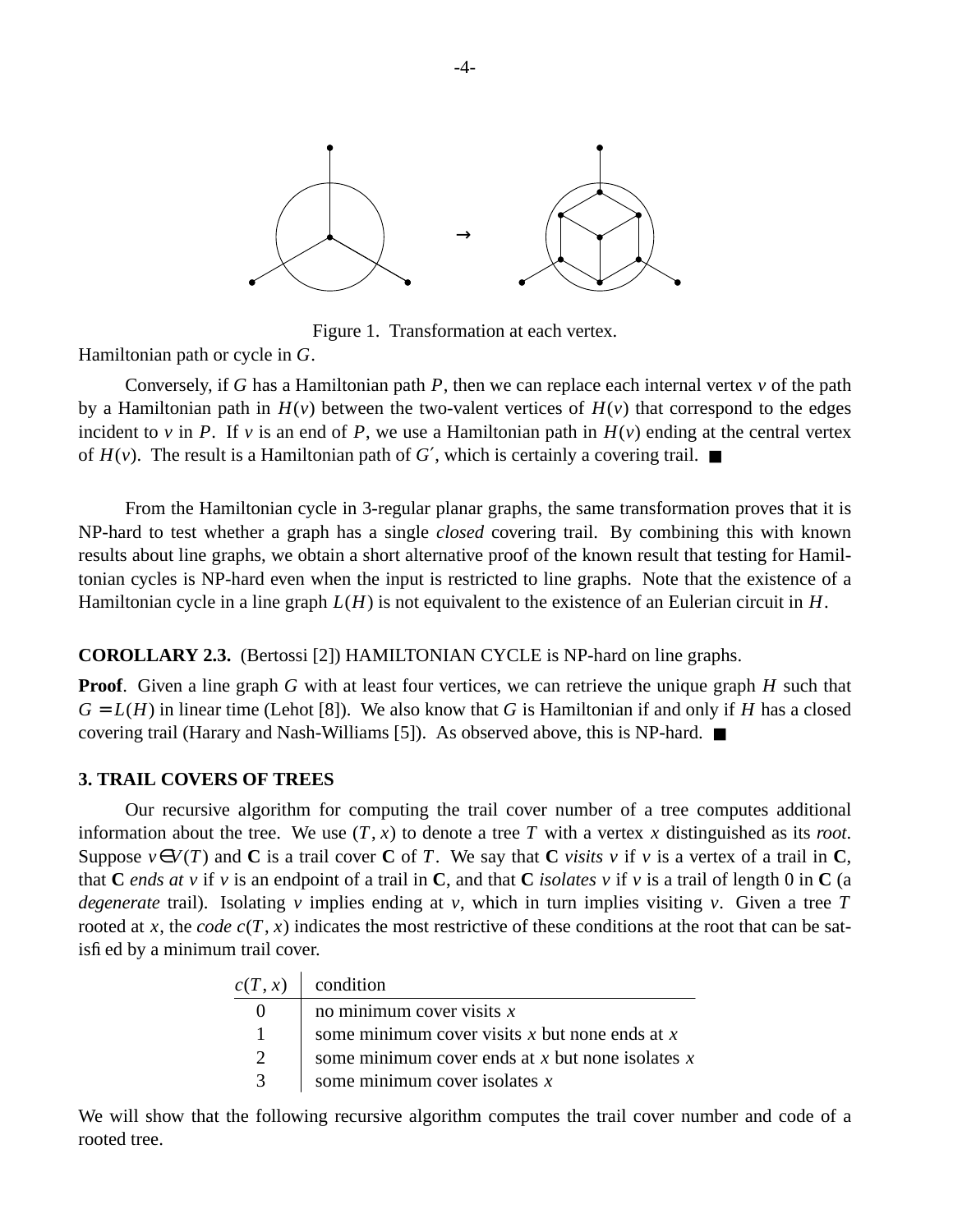**ALGORITHM 3.1.** Input  $(T, x)$ . Output trail cover number *t*, code *c*, and trail cover **C** establishing *t* and *c*.

If  $n(T) = 1$ , set  $t = 0$ ,  $c = 0$ , and  $\mathbb{C} = \emptyset$ . Otherwise, let  $x_1, \ldots, x_k$  be the neighbors of *x*, designated as roots of the components  $T_1, \ldots, T_k$  of  $T - x$ . Let  $t_i, c_i, C_i$  be the output of the algorithm for  $T_i$ rooted at  $x_i$ . For  $0 \le j \le 3$ , let  $k_j = |\{i : c_i = j\}|$ . Note that  $\Sigma k_i = k > 0$ .

If  $k_2 + k_3 = 0$  and  $k_1 = k$ , then set  $\mathbf{C} = \cup \mathbf{C}_i$ ,  $t = \Sigma t_i$ , and  $c = 0$ .

If  $k_2 + k_3 = 0$  and  $k_1 < k$ , then set  $\mathbf{C} = (\cup \mathbf{C}_i) \cup \{(x)\}, t = 1 + \Sigma t_i$ , and  $c = 3$ .

If  $k_2 + k_3 > 0$ , then form **C** by beginning with ∪**C**<sub>*i*</sub> and iteratively joining pairs of trails that end in  $\{x_i : c_i \geq 2\}$  by edges from those roots to *x*. Set  $t = \sum t_i - \lfloor (k_2 + k_3)/2 \rfloor$ , and set  $c = 1$  if  $k_2 + k_3$  is even and  $c = 2$  if  $k_2 + k_3$  is odd.

Since the computation of *c* and *t* uses only  $\{c_i\}$  and  $\{t_i\}$ , the algorithm can be used to compute the trail cover number without storing trails. It can be implemented to build the computation up from leaves and thus run in linear time and space.

The intuition behind the algorithm is that deleting a vertex from a minimum trail cover should leave minimum trail covers of the resulting subtrees. The code  $c(T, x)$  computed in the algorithm takes care of the fact that this is not true for arbitrary minimum trail covers. This is illustrated by the tree *T* on the left in Figure 2.



Figure 2. Insufficient variants of optimality

There are several ways to cover the edges of this tree with three trails; the Figure shows one of them in solid edges. Deleting *x* leaves two subtrees that can be covered with one trail each. The only minimum covering of  $T$  that turns into minimum coverings of the subtrees when  $x$  is deleted is the one in which *x* is a degenerate trail. In the algorithm, this corresponds to the case  $k_1 = k_2 = k_3 = 0$ . This example suggests that a minimum covering in which the root is a degenerate trail is desirable if one exists. We say that a minimum trail cover **C** of a tree *T* with root *x* is *weakly optimal* if **C** ends at *x* or no minimum cover ends at *x*. Furthermore, **C** is *strongly optimal* if (a) **C** is weakly optimal and (b) **C** isolates *x* or no minimum cover isolates *x*. The statements ''no minimum cover ends at *x*'' and ''no minimum cover isolates *x*<sup>"</sup> are equivalent to  $c(T, x) \le 1$  and  $c(T, x) \le 2$ , respectively. The empty trail cover is a strongly optimal trail cover of the 1-vertex tree. The next theorem is a precise version of the intuition suggested above and is the main result needed to prove the correctness of the algorithm.

**THEOREM 3.2.** If **C** is a strongly optimal trail cover of  $(T, x)$ , then the trails in  $T - x$  obtained by deleting *x* from any trail containing it in **C** form weakly optimal trail covers of the components of  $T − x$  rooted at the neighbors of  $x$ .

**Proof**. Let  $\{x_i\}$  be the neighbors of  $x$ ,  $\{T_i\}$  the subtrees, and  $\{C_i\}$  the resulting sets of trails. Suppose  $\mathbf{C}_i$  is not weakly optimal, and let  $\mathbf{D}_i$  be a weakly optimal trail cover of  $(T_i, x_i)$ . In all cases, we construct a trail cover of  $(T, x)$  that contradicts the strong optimality of **C**.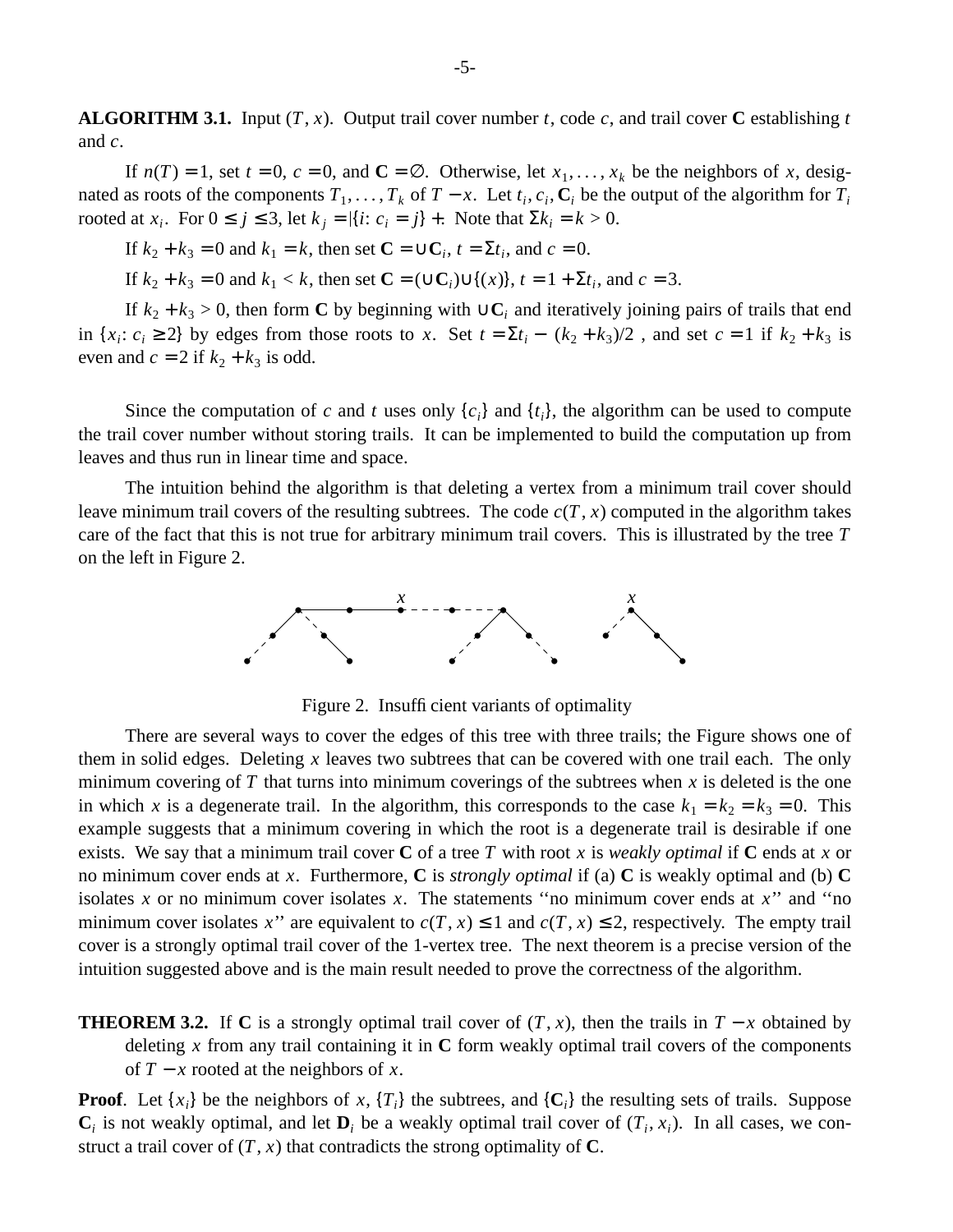*Case 1.* **C** does not use the edge  $xx_i$ . In this case, all the trails of  $C_i$  are trails of C. If  $D_i \leq |C_i|$ , let  $D' = C - C_i + D_i$ . Since  $|D'| < |C|$  and C is strongly optimal, D' is not a trail cover, so it fails to touch some edge. The only edge that  $\mathbf{D}'$  can miss is  $xx_i$ ; if  $\mathbf{D}'$  misses  $xx_i$ , then  $\mathbf C$  does not visit *x*. If this happens, then  $\mathbf{D} = \mathbf{D}' \cup \{(x)\}$  is a trail cover with  $|\mathbf{D}| \leq |\mathbf{C}|$  that isolates *x*. This contradicts the strong optimality of **C**, because **C** does not visit *x*.

Hence we may assume  $|\mathbf{D}_i| = |\mathbf{C}_i|$ . Since we assumed  $\mathbf{C}_i$  is not weakly optimal, the weak optimality of  $\mathbf{D}_i$  implies that  $\mathbf{D}_i$  ends at  $x_i$  and  $\mathbf{C}_i$  does not. Let D be the trail in  $\mathbf{D}_i$  that ends at  $x_i$ , and let  $\mathbf{D}'_i$  be the collection of trails obtained from  $\mathbf{D}_i$  by extending *D* to include the edge  $x_i x$ . Let  $\mathbf{D} = \mathbf{C} - \mathbf{C}_i + \mathbf{D}'_i$ ; note that  $|\mathbf{D}| = |\mathbf{C}|$ . If **C** ends at *x*, then **D** has two trails ending at *x* that can be concatenated to obtain a smaller trail cover than **C**. If **C** does not end at *x*, then **D** is a trail cover of the same size that ends at *x*. Each possibility contradicts the strong optimality of **C**.

*Case 2.* **C** uses the edge  $xx_i$  on some trail C. In this case  $C_i$  ends at  $x_i$ . Since  $C_i$  is not weakly optimal, this implies  $|\mathbf{D}_i| < |\mathbf{C}_i|$ . Let **D** be the collection of trails obtained from **C** by deleting  $xx_i$  from *C* and replacing the resulting  $C_i$  by  $D_i$ . Note that  $D$  ends at *x*, that  $|D| \leq |C|$ , and that  $D$  is a trail cover of *T*.

If *C* ends at *x*, then **D** isolates *x* but **C** does not, which contradicts the strong optimality of **C**. If *C* does not end at *x*, then we consider two possibilities, as in the second half of Case 1. If **C** ends at *x*, then **D** has two trails ending at *x* that can be concatenated to obtain a smaller trail cover than **C** . If **C** does not end at *x*, then **D** is a trail cover of at most the same size that ends at *x*. Each possibility contradicts the strong optimality of **C**. ■

The trees in Figure 2 show that both types of optimality are necessary. The trail cover given by solid edges for the tree on the left shows that deletion of the root from a weakly optimal trail cover need not leave minimum trail covers for the subtrees. The trail cover indicated for the tree on the right shows that deletion of the root from a strongly optimal trail cover need not leave strongly optimal covers for the subtrees.

If C is a strongly optimal trail cover of  $(T, x)$ , then applying the Algorithm to the resulting covers {**C***<sup>i</sup>* } of the subtrees reconstructs **C** or constructs another trail cover with the same number and placement of trail ends as **C**. To prove the correctness of the algorithm, we will show that applying the algorithm to arbitrary weakly optimal trail covers of the rooted subtrees generates a strongly optimal trail cover of  $(T, x)$ .

**LEMMA 3.3.** If some weakly optimal trail cover **C** of a rooted tree  $(T, x)$  visits x but does not end at *x*, then every minimum trail cover of  $(T, x)$  is strongly optimal.

**Proof**. In this situation the definition of weakly optimal implies that  $c(T, x) = 1$  and no minimum trail cover ends at *x*. Hence every weakly optimal trail cover is strongly optimal. A minimum trail cover **C**′ can fail to be strongly optimal only if it does not visit *x*. Since *x* does not appear **C**′ consists of  $|C'| = |C|$  trails covering  $T - x$ . If we delete *x* from **C**, we obtain at least  $|C| + 1$  trails, since **C** does not end at *x*. This implies that at least one of the components of  $T - x$  does not receive a minimum trail cover, which contradicts Theorem 3.2. ■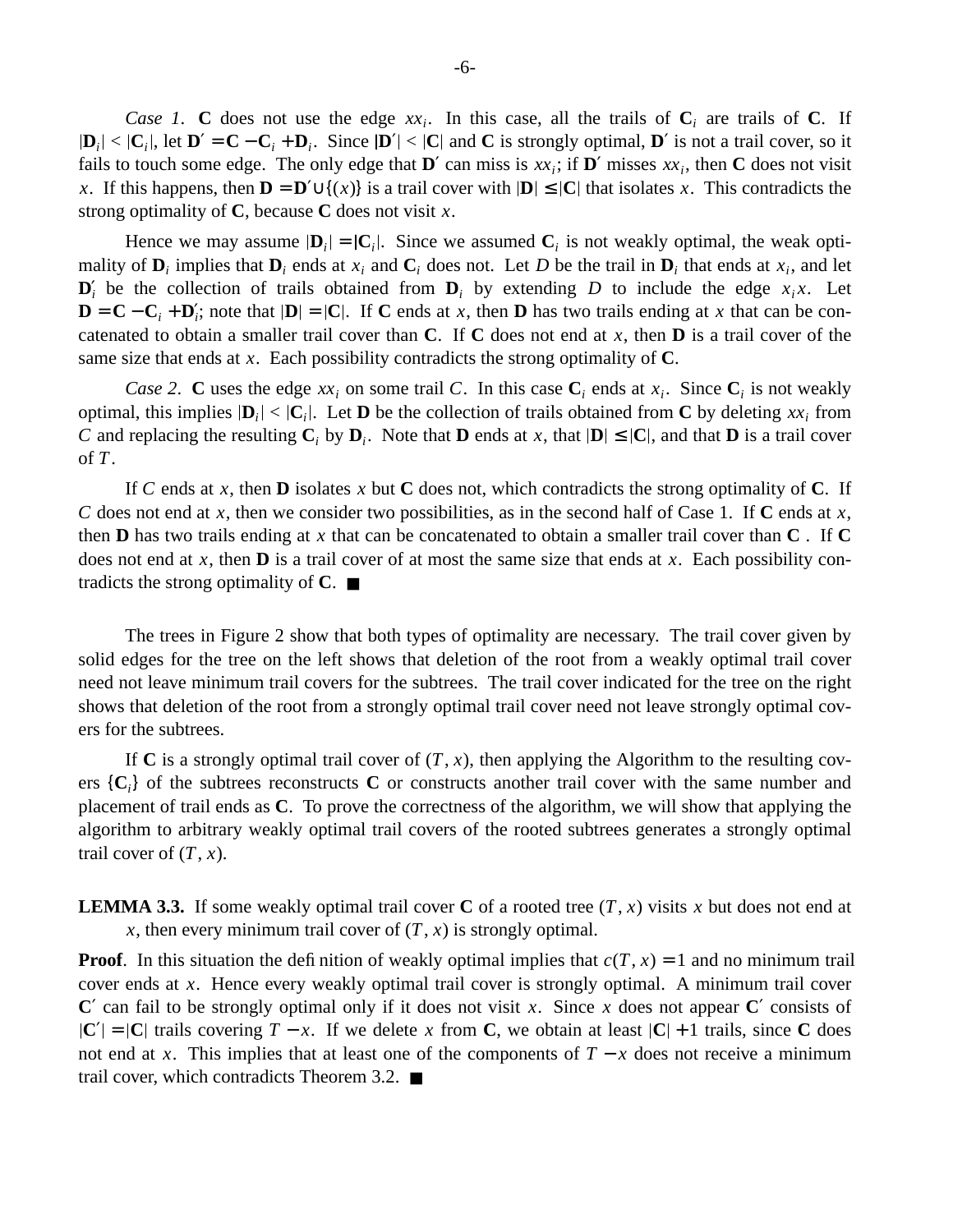In the application of the recursive step, Algorithm 3.1 treats subtrees with code 2 or 3 exactly the same. Hence it will behave the same and produce the same code and size of trail cover for the root as long as the trail covers of the subtrees are any weakly optimal trail covers **C***<sup>i</sup>* . Phrasing the recursive step of the algorithm in terms of the trail cover alone, it (1) forms the union of the  $C_i$ , (2) extends to *x* any trail ending at a neighbor  $x_i$ , (3) concatenates pairs of trails extended to  $x$  until at most one remains, and (4) adds  $(x)$  as a trail of length 0 if no trail extended to  $x$  and some neighbor  $x_i$  is not visited by its weakly optimal **C***<sup>i</sup>* . To complete the proof, it suffices to show that the resulting **C** is strongly optimal.

**THEOREM 3.4.** If  $(T, x)$  is a rooted tree with neighbors  $\{x_i\}$  of the root, and  $\{C_i\}$  are weakly optimal trail covers of the rooted subtrees  $\{(T_i, x_i)\}\$  of  $T - x$ , then application of the recursive step of Algorithm 3.1 to  $\{C_i\}$  produces a strongly optimal trail cover  $C$  of  $(T, x)$ .

**Proof**. Suppose that **D** is a strongly optimal trail cover of (*T*, *x*) and {**D***<sup>i</sup>* } are obtained from **D** by deleting all appearances of *x*. By Theorem 3.2,  $\mathbf{D}_i$  is a weakly optimal trail cover of  $(T_i, x_i)$ . By the definition of weak optimality,  $D_i$  ends at  $x_i$  if and only if  $C_i$  ends at  $x_i$ . Hence applying the algorithm to  $\{C_i\}$ produces the same number of extensions to x as applying the algorithm to  $\{D_i\}$  to obtain **D**. As a result, **C** and **D** have the same size and associated code, except possibly when there are no extensions to *x*.

In this final case, for each *i* neither  $D_i$  nor  $C_i$  ends at  $x_i$ . We still have identical size and code for **C** and **D** unless one of them visits all  $\{x_i\}$  and the other does not. This possibility is forbidden by Lemma 3.3.  $\blacksquare$ 

## **4. CRITICAL TREES**

To characterize the trees with interval number  $m + t$ , we characterize the trees that just barely require *t* trails in a trail cover. The graph obtained by contracting an edge *e* of *G* is denoted *G* ⋅ *e*. An edge *e* is *contractible* if  $t(G \cdot e) = t(G)$ , and a tree is *critical* if it has no contractible edge. We seek to characterize the *k-critical* trees, which are the critical trees with trail cover number *k*.

By applying Algorithm 3.1 to  $(G, x)$  for arbitrary  $x \in V(G)$ , we obtain a unique code for any vertex of a tree *G*. We say that a tree vertex *v* is *essential* if  $c(G, v) = 3$ , *useful* if  $c(G, v) = 2$ , *not useful* if  $c(G, v) < 2$ , and *at least useful* if  $c(G, v) \geq 2$ . The terminology is chosen to suggest that the critical trees are those in which every vertex is at least useful. A *penultimate* vertex ofatree is a non-leaf that has at most one non-leaf neighbor. We refer to a vertex of degree 2 as a *bivalent* vertex and an edge incident to a leaf as a *pendant edge*.

**LEMMA 4.1.** Given a tree  $G$ , (1) every penultimate vertex is at least useful, (2) the non-leaf neighbor of a penultimate vertex is not essential, and (3) if *G* is critical, then every penultimate vertex is bivalent.

**Proof.** Let *u* be a penultimate vertex, and let *v* be its non-leaf neighbor. (1) We can modify any minimum trail cover so that it touches the pendant edges incident to *u* via a trail ending at *u*, by moving a degenerate trail from a leaf to *u* or deleting the leaf from a trail containing *u*. (2) If **C** is a minimum trail cover isolating  $\nu$ , then some other trail must touch the edges from  $\nu$  to its leaf neighbors. As above, we may assume this trail ends at  $u$ . Extending this trail to  $v$  produces a smaller trail cover. (3)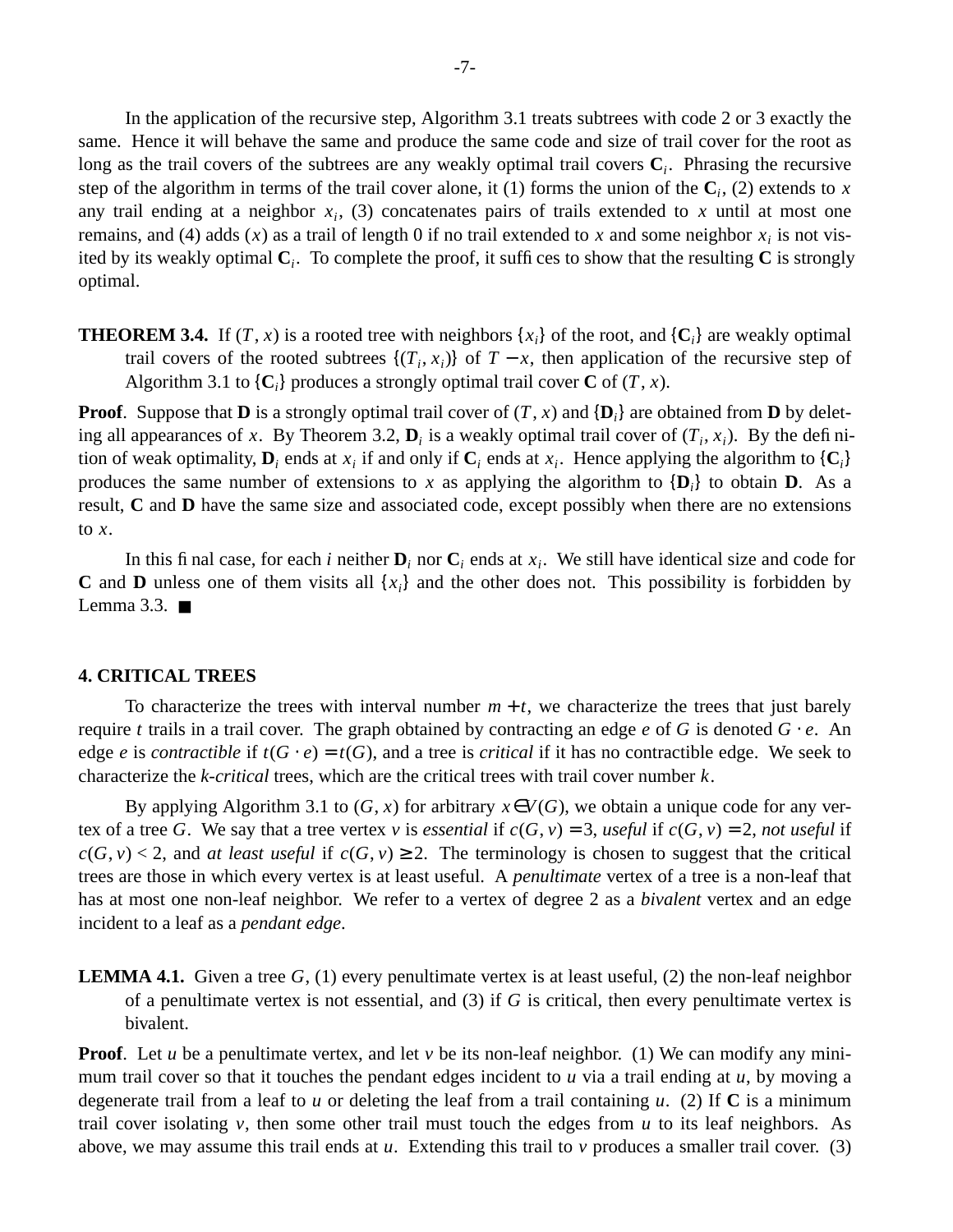If *u* is not bivalent, let *G*′ be the tree obtained by contracting all but one pendant edge incident to *u*. Since *u* is penultimate in *G'*, *G'* has a minimum trail cover that ends at *u*. This is also a trail cover of *G*, so *G* was not critical. ■

Having introduced these elementary properties of critical trees, let us describe how to grow the trees we will show are the critical trees. Suppose that *G* is a tree with a vertex partition into two sets *U* and *W*. Let *P* be a 5-vertex path with central vertex *u*, partitioned so that  $U = \{u\}$  and  $W = V(P) - u$ . Then the *augmentation of G at v* is the tree *G'* obtained from  $G \cup P$  by (1) adding the edge *uv* if  $v \in W$ or (2) identifying *u*, *v* if  $v \in U$  (the combined vertex remains in *U*). Let  $H_1 = \{K_2\}$  with both vertices in *W*, and let  $H_k$  be the collection of all augmentations of trees in  $H_{k-1}$ . The graphs in  $H_1$ ,  $H_2$ , and  $H_3$ appear in Figure 3, with the vertices of *U* indicated by open dots and those of *W* by closed dots. The graph in  $H_2$  is the unique forbidden subtree for trees that are interval graphs [10]. The three graphs of  $\mathbf{H}_3$  correspond to augmentations at the three isomorphism classes of vertices of the graph in  $\mathbf{H}_2$ .



Figure 3. The sets  $H_1$ ,  $H_2$ , and  $H_3$ .

We need one more concept describing the relationship between vertices and trail covers: we say that a trail cover **C** *swallows v* if *v* is an internal vertex of some trail in **C**. Note that a minimum trail cover may end at *v* and swallow *v*, but it cannot isolate *v* and swallow *v*.

**THEOREM 4.2.** If  $G \in \mathbf{H}_k$ , with  $V(G) = U \cup W$  as described in the construction of  $\mathbf{H}_k$ , then *G* is *k*critical, the set of essential vertices in *G* is *W*, and the set of useful vertices in *G* is *U*. Furthermore, every minimum trail cover of *G* swallows every vertex of *U*.

**Proof.** By induction on *k*. The claim holds by inspection for  $k = 1$ . Suppose that  $k > 1$  and that *G* is the augmentation of *G*′∈**H**<sub>*k*−1</sub> at *v*. We will apply Algorithm 3.1 to (*G*, *u*), where *u* = *v* if *v*∈*U* and *u* is the new neighbor of  $v$  (on *P*) if  $v \in W$ .

*Case 1. v*∈*W*. In this case, *u* has exactly three neighbors. The subtrees for the algorithm are  $(G', v)$  and two copies of  $K_2$ . By the induction hypothesis, *v* is essential in  $G'$ , so  $c(G', v) = 3$ . The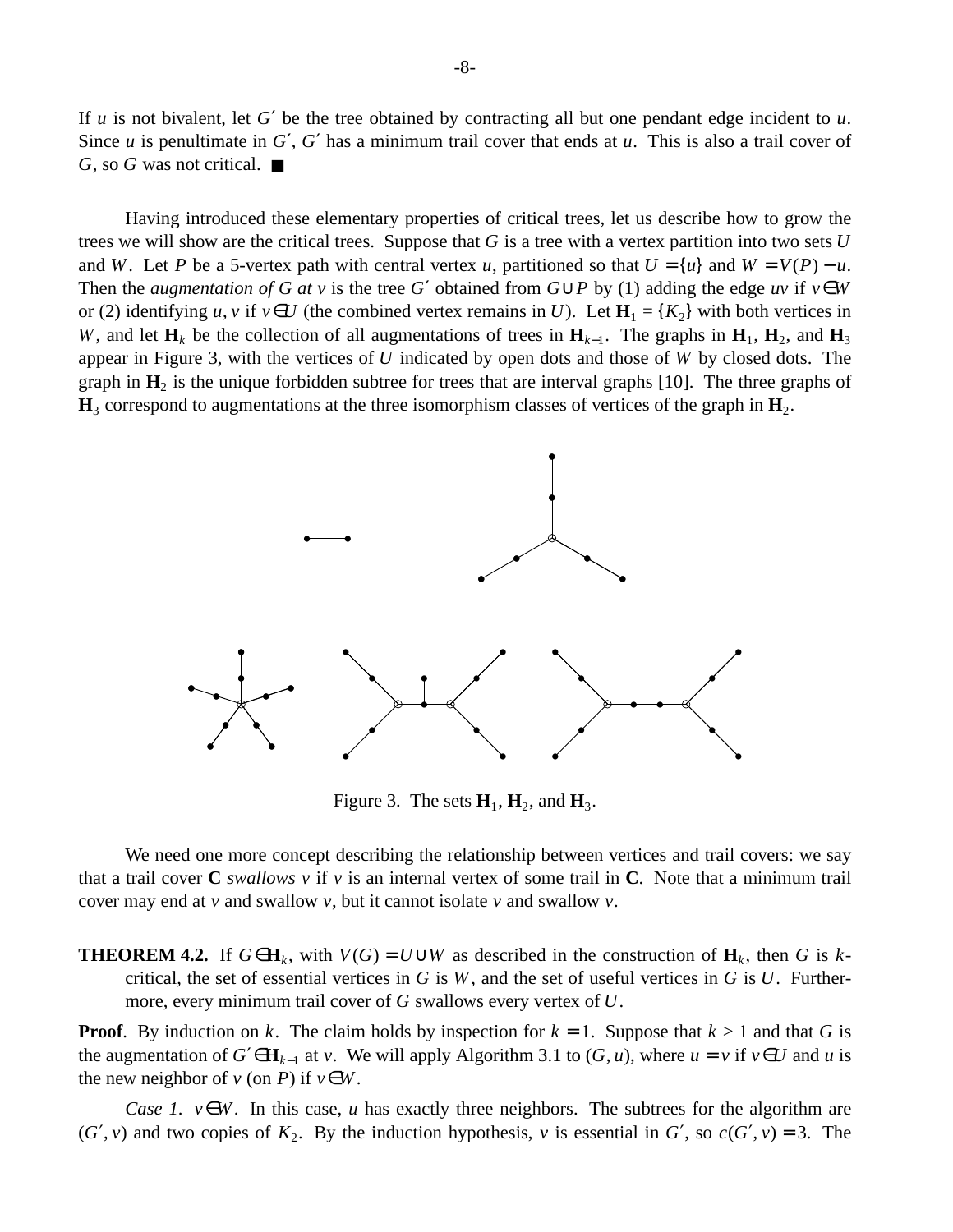code for any vertex of  $K_2$  is also 3. The algorithm therefore yields  $t(G) = 1 + t(G') = k$  and  $c(G, u) = 2$ . Hence  $u \in U$ , and trails in the subtrees can be extended or shifted in such a way that a degenerate trail is left at any other vertex of *P* to prove  $V(P) - \{u\} \subset W$ . Furthermore, if some minimum trail cover does not swallow *u*, then the pendant edges of *P* require two trails wholly contained in *P*, forcing an impossible trail cover of *G*′ with size *k* − 2.

The induction hypothesis guarantees that vertices of *U* in *G*′ are at least useful in *G*′ and vertices of *W* in *G*′ are essential in *G*′. A minimum trail cover establishing this for a particular vertex of *G*′ can be combined with *P* to obtain a minimum trail cover establishing the same condition for this vertex in *G*. Similarly, for any edge *e* in *G'*, we can combine a minimum trail cover of  $G' \cdot e$  with *P* to show that *e* is not contractible in *G*. If we contract any edge of *P*, then the algorithm applied at *u* will use only  $k - 1$  trails, since one of the subtrees becomes  $K_1$ . If we contract the edge *uv*, then we can replace the degenerate trail (*v*) by the trail *P* in some minimum trail cover of *G*<sup> $\prime$ </sup> to obtain  $k - 1$  disjoint trails covering *G* ⋅ *uv*.

We have shown that *G* is *k*-critical; it remains only to show that a vertex  $w \in U \cap V(G')$  is not essential in *G* and is swallowed by any minimum trail cover. By the induction hypothesis, any trail cover **C**′ of *G*′ that isolates *w* or does not swallow *w* has at least *k* trails. If **C** is a minimum trail cover of *G* that isolates *w* or does not swallow *w*, then restricting these trails to *G*′ creates such a trail cover **C**′ of *G*′. Howev er, the pendant edges of *P* require **C** to have a trail that contains no vertex of *G*′. Hence  $|C| \geq k + 1$ , and the assumption on C and *w* was impossible.

*Case 2. v*∈*U*. In this case  $u = v$ . The subtrees for applying the algorithm to  $(G, u)$  are the same as for applying it to  $(G', v)$ , plus two copies of  $K_2$ . If  $\beta$  is the value of  $k_2 + k_3$  for  $(G, u)$  and  $\beta'$  is its value for  $(G', u)$ , then  $\beta = \beta' + 2$ , since vertices of  $K_2$  have code 3. By the induction hypothesis, *v* is useful in *G'*, so  $c(G', v) = 2$ . The algorithm therefore yields  $t(G) = 1 + t(G') = k$  and  $c(G, u) = 2$ . Hence  $u \in U$ , and again trails in the subtrees can be extended or shifted in such a way that a degenerate trail is left at any other vertex of *P* to prove  $V(P) - \{u\} \subset W$ . Furthermore, if some minimum trail cover does not swallow *u*, then the pendant edges of *P* require two trails wholly contained in *P*. This leavesatrail cover of *G*′ of size *k* − 2 unless one of the trails in *P* ends at *u*, in which case we have a trail cover of *G*<sup> $\prime$ </sup> of size  $k - 1$  that isolates *v*; both cases are forbidden by the induction hypothesis.

The remainder of the proof for this case is identical to the last two paragraphs of the proof for Case 1, except that the last sentence of the first paragraph (on contracting the edge *uv*) is unnecessary and should be deleted, the second paragraph applies only to  $w \in (U \cap V(G') - \{v\})$ , and the last two sentences of the second paragraph should be replaced by the following: ''However, the pendant edges of *P* require **C** to have a trail that contains no vertex of *G*<sup> $\prime$ </sup> except possibly *v*. This forces  $|C| > |C'|$  unless *v* is a degenerate trail in  $|C'|$ , in which case  $|C'| \geq k$  because  $c(G', v) = 2$ . In either case we have  $|C| > k$ , and the assumption on **C** and *w* was impossible."

To complete the characterization of the critical trees, we need only show that every critical tree arises in this way.

# **THEOREM 4.3.** For each  $k \geq 1$ , the set of *k*-critical trees is  $\mathbf{H}_k$ .

**Proof.** We need only show that every *k*-critical tree is in  $\mathbf{H}_k$ ; we use induction on *k*. The claim is immediate for  $k = 1$ ; suppose  $k > 1$  and *G* is *k*-critical. Let *P* be a longest path in *G*. Since penultimate vertices in critical trees are bivalent, a critical tree with longest path having fewer than five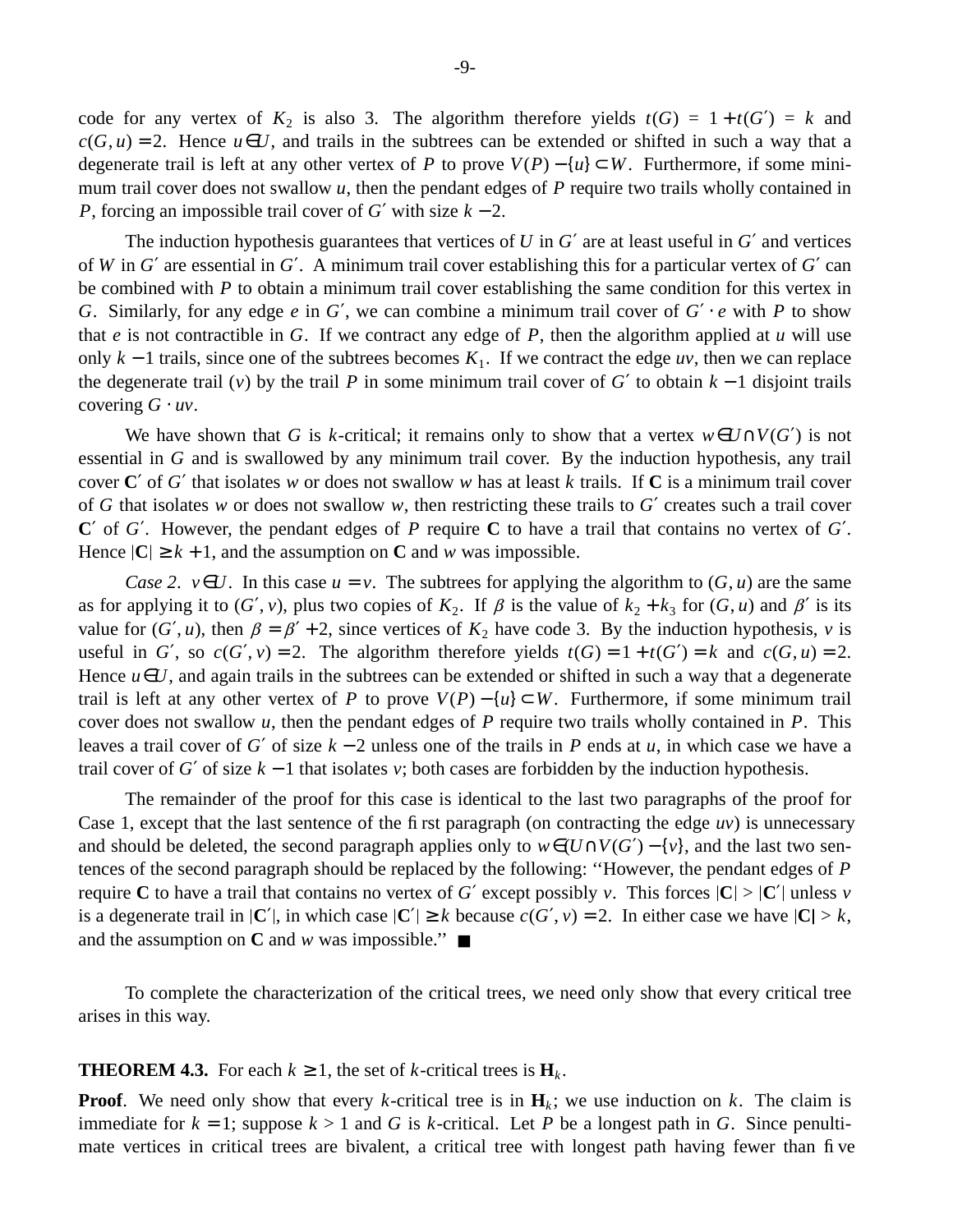vertices is only a path. Hence we may assume  $P = (u, v, w, x, \dots, z)$ . We have  $d(v) = 2$ . If  $d(w) = 2$ , then *uv* is contractible. If *w* is incident to a pendant edge *e* (not in *P*), then *e* is contractible. Hence  $d(w) \geq 3$  and every neighbor of *w* except (possibly) *x* is penultimate (since *P* is a longest path).

Let  $r = d(w) - 1$ , let  $v_1, \ldots, v_r$  be the neighbors of *w* other than *x*, and let  $u_1, \ldots, u_r$  be the leaves adjacent to them. When using Algorithm 3.1 on (*G*, *x*), we build a minimum covering of the subtree rooted at *w* by concatenating trails from the  $v_i$  in pairs. In particular, the path  $Q = (v_1, w, v_2)$  is a trail in some minimum covering **C** of *G*. Let  $G' = G - \{u_1, v_1, u_2, v_2\}$  if  $r > 2$ , and let  $G' = G - \{u_1, v_1, u_2, v_2, w\}$  if  $r = 2$ . Since Q does not extend to *x* when the algorithm is applied to *x*, **C** − {*Q*} is a minimum covering of *G*′. The *k*-criticality of *G* then implies that *G*′ is (*k* − 1)-critical, which by the induction hypothesis implies  $G' \in \mathbf{H}_{k-1}$ . To show that *G* is an augmentation of *G'* and thus that  $G \in \mathbf{H}_k$ , we consider three cases for the value of *r*.

First, it cannot happen that *r* is odd. In this case, the algorithm for  $(G, x)$  builds a trail rising from *w* to *x*. In  $(G' \cdot wx, x')$ , where *x'* denotes the combined vertex, the same trail results, with the edge *wx* contracted. Hence the trail cover number computed by the algorithm is the same for *G* and  $G \cdot wx$ , contradicting the criticality of  $G$ .

If  $r = 2$ , we show that  $x \in V(G')$  is in *W* in the canonical partition of *G'*, and hence *G* is the augmentation of *G'* at *x*. If  $x \in U$ , then by Theorem 4.2, *G'* has no trail cover of size  $k - 1$  that isolates *x*. This means that the trail ending at *x* in a minimum trail cover of *G*′ cannot be extended to touch both  $u_1v_1$  and  $u_2v_2$  in *G* ⋅ *wx*. As a result, *t*(*G* ⋅ *wx*) = *k* and *wx* is contractible, contradicting the criticality of *G*.

If *r* is even and  $r > 2$ , then *w* has penultimate neighbors in G'. By Lemma 4.1, *w* cannot be essential in *G'*. By Theorem 4.2, this implies  $w \in U$  in the canonical partition of *G'*, and hence *G* is the augmentation of  $G'$  at  $w$ .

### **5. APPLICATIONS**

We close this paper by using our results for trees to give alternative proofs of two results that appeared earlier. These are the maximum value of *I*(*G*) when *G* is an *n*-vertex tree (Aigner-Andreae [1]) and the maximum value of *I*(*G*) when *G* is a connected graph with *m* edges (Kratzke-West [7]). We use the notation and concepts of the earlier sections, together with the auxiliary function  $f(G) = n(G) - 4t(G) + 1.$ 

**COROLLARY 5.1.** If *G* is a tree with  $n \geq 3$  vertices, then  $I(G) \leq (5n-3)/4$ .

**Proof.** It suffices to show that  $f(G) \ge 0$  for every tree *G*. If not, let *G* be a smallest tree such that  $f(G)$  < 0. If the contraction of some edge does not decrease the trail cover number, then it decreases  $f$ by one. Hence *G* must be critical, which implies *G*∈∪**H***<sup>k</sup>* . Each such graph is obtained by a sequence of augmentations from *K*<sup>2</sup> . An augmentation at a vertex of *U* increases *f* by one, and an augmentation at a vertex of *W* leaves *f* unchanged. Although  $f(K_2) = -1$ ,  $K_2$  has no vertex in *W*, so the first augmentation changes *f* to 0, and thereafter  $f \ge 0$  for each graph in ∪**H**<sub>*k*</sub>. ■

A closer look at this yields a ''procedure'' for computing *f* and a description of the *n*-vertex trees with maximum total interval number, equal to  $\lfloor (5n-3)/4 \rfloor$ . Aigner and Andreae [1] presented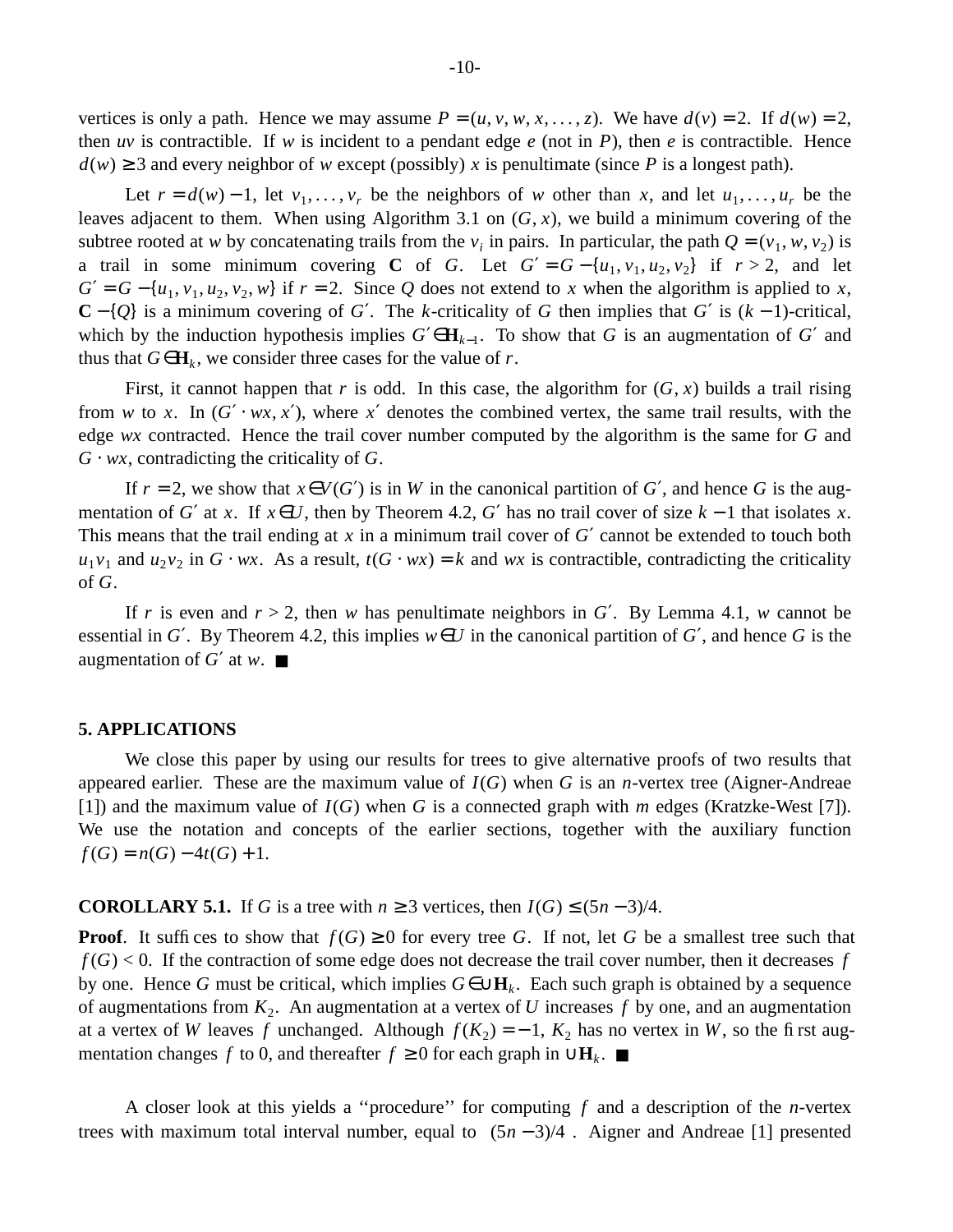trees achieving the bound. A tree *G* achieves this value if and only if  $f(G) \leq 3$ . For  $G \in \mathbf{H}_k$ , the size of *U* in the canonical partition of *G* is the number of augmentations at black vertices in the construction of *G* from  $K_2$ . Hence we can determine  $f(G)$  for an arbitrary tree *G* as follows: (0) Initialize  $f = -1$ . (1) While the remaining graph has a contractible edge, contract it and increase *f* by 1. (2) When the remaining graph has no contractible edge, determine its canonical partition, increase *f* by *U* , and terminate.

Reworded, this means that the trees with  $f(G) = k$  are (1) the trees having a contractible edge *e* such that  $f(G \cdot e) = k - 1$  and (2) the critical trees having a canonical partition *U*, *W* with  $k + 1$  vertices in *U*. Using this and the fact that  $K_2$  is the only tree with  $f(G) = -1$ , it is not hard to describe explicitly the trees with  $f \le 1$ . The trees **F** with  $f = 0$  are obtained by subdividing every edge of a star that has an odd number of edges (the first of these is  $P_3$  and is not critical). The trees with  $f = 1$  consist of those obtained by adding a pendant (contractible) edge to a tree with  $f = 0$  and those in the three families in Figure 4, where the dashed central edge on the left is contractible and the open circles indicate vertices of *U*.



Figure 4. Trees with  $f = 1$ .

In [7], we proved by ad hoc inductive methods that  $I(G) \leq (5m + 2)/4$  for every connected graph with *m* edges. Our results for trees yield the bound more cleanly. Since  $n(G) = m(G) + 1$  when *G* is a tree, we have  $I(G) = (5m + 2)/4$  when *G* is a tree with  $f(G) = 0$ . Here we prove that any other connected graph with at least two edges has smaller total interval number. In fact, we bound the depth-2 total interval number, again by using trail covers.

**THEOREM 5.2.** The extremal trees are the unique connected graphs having the maximum total interval number in terms of size. In particular, if *G* is a connected graph with  $m \geq 2$  edges and  $G \notin \mathbf{F}$ , then  $I(G) \leq I_2(G) < (5m + 2)/4$ .

**Proof.** We use induction on the number of cycles in *G*. If *G* is a tree, then the result follows from the characterization of the trees with  $f = 0$ . If *G* has a cycle, we alter *G* in a way that reduces the number of cycles without changing the number of edges or reducing the trail cover number.

Given distinct edges *uv* and *vw* in *G*, define *snipping uv* to mean deleting *uv* and subdividing *vw*. To see that snipping *uv* does not reduce the trail cover number, let *x* be the new vertex in the resulting graph *G*′. A trail cover of *G*′ can be turned into a trail cover of *G* with the same size by contracting *vx*.

If *G* has an edge *e* that belongs to a cycle of *G* but not to every cycle of *G*, then snipping *e* leaves a graph *G*' that still has a cycle, and the induction hypothesis yields the result. Otherwise, *G* has exactly one cycle, and snipping any edge of this cycle yields a tree *G'*. If  $f(G') > 0$ , then again we are finished. Hence we may assume that every snip of any edge on the unique cycle in *G* yields the unique *m*-edge tree *G*' with  $f(G') = 0$ . However, this is impossible; if snipping by deleting *uv* and subdividing *vw* yields the extremal graph, then snipping by deleting *vw* and subdividing *uv* does not. ■